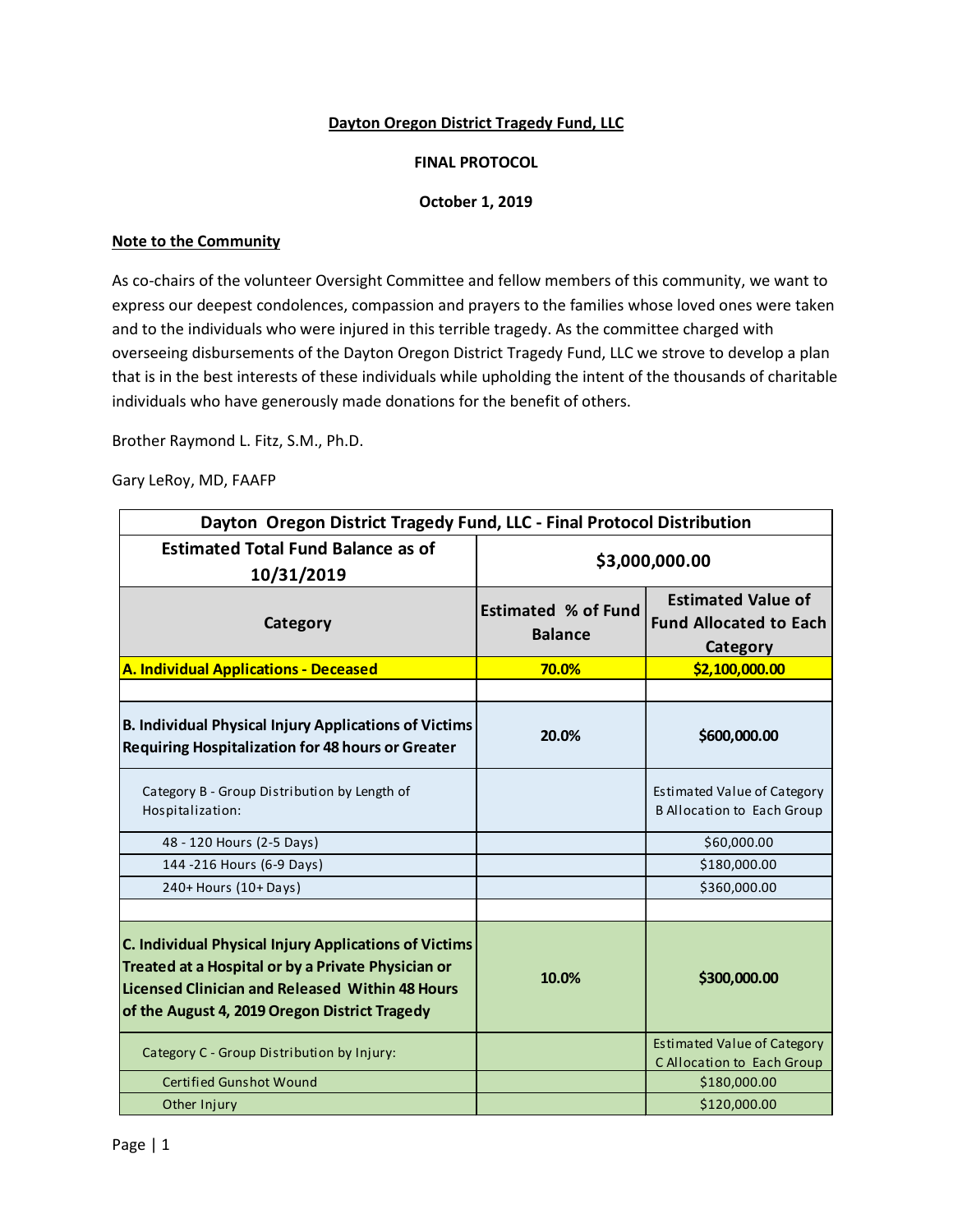#### **Overview**

In the early morning of August 4, 2019, a shooter attacked individuals in the Oregon District of Dayton, Ohio. The Dayton Oregon District Tragedy Fund (the "Fund") was created at The Dayton Foundation the morning of the incident at the requests of the City of Dayton and Montgomery County, Ohio. Numerous businesses and individuals donated to the Fund to provide a charitable vehicle to assist victims of this tragic event. All donations to the Fund will be used to assist the victims of the August  $4<sup>th</sup>$  tragedy, in particular the families who had someone taken and those individuals physically injured who meet the requirements of this Final Protocol.

On August 16, 2019, the Dayton Oregon District Tragedy Fund, LLC (the "LLC") was formed for the sole purpose of distributing charitable gifts from the Fund to eligible recipients. The LLC's Oversight Committee is responsible for developing and administering this Final Protocol that will allow the donated funds to go to the families who had someone taken or those individuals physically injured in the most equitable, transparent and timely manner possible. The Oversight Committee has been advised on a volunteer basis by Mr. Ken Feinberg and Ms. Camille Biros. Mr. Feinberg and Ms. Biros have consulted on 30 similar funds and the distribution protocols for those funds. All Oversight Committee work and services are being performed pro bono. In doing its work, the Oversight Committee understands that addressing the pain and hardship is of utmost importance, thus all of the interactions and communications with victims will be compassionate and transparent.

Donations to the Fund must be received by The Dayton Foundation by 6:00 p.m. October 31, 2019, to be available for the first distribution to certified eligible applicants. On November 1, 2019, The Dayton Foundation will transfer the balance of the Fund to the LLC for distribution pursuant to this Final Protocol. It is anticipated that donations may be received by The Dayton Foundation after that date, and that there may be another distribution by the LLC to the certified eligible applicants in accordance with this Final Protocol. Donations made to the Fund after the LLC completes its final distribution according to the Final Protocol will be distributed by The Dayton Foundation's Governing Board to mental health service providers.

This Final Protocol has been approved by the LLC's Oversight Committee and incorporates feedback received from the community at large. The distributions made by the LLC are to be allocated in accordance with this Final Protocol.

The proposed distribution categories are outlined below.

**Proposed Proposed Priori**<br>Standap review and approval by the Fund Administrator.<br>
<u>In requirements of the Final Protocol; and 4)</u> review and approval by the Fund Administrator. **NOTE: Determination of the amounts for each of the following categories depends upon the following: 1) The balance of the Dayton Oregon District Tragedy Fund on October 31, 2019; 2) the receipt of updated data regarding the nature and the number of injuries; 3) completion of the review of all submitted applications and certification of those that meet the eligibility**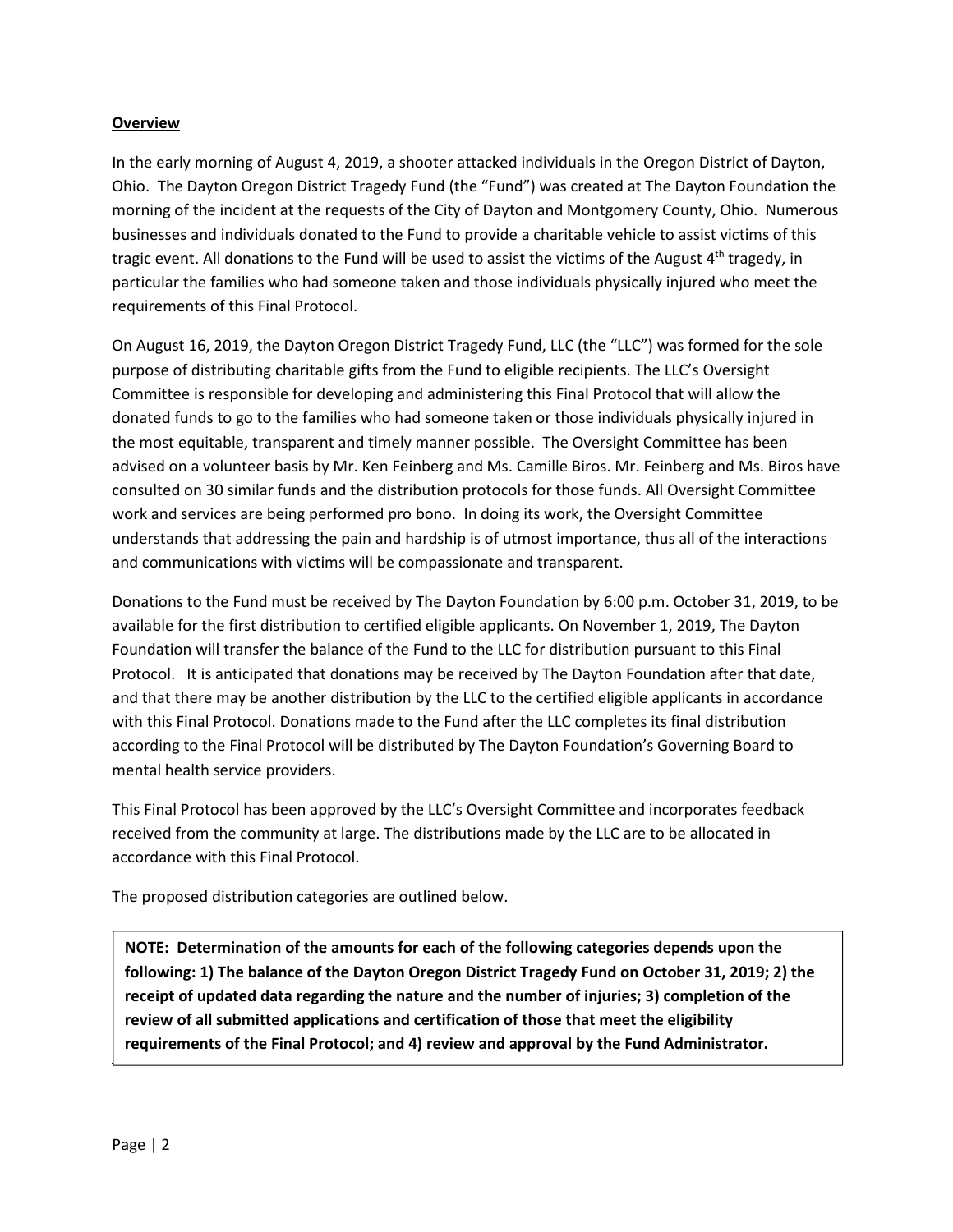Eligible applicants may be victims, family members or personal representatives of deceased victims as explained in more detail below.

## **A. Individual Applications – Deceased Victims**

Those certified eligible applicants submitting claims relating to victims killed as a result of the shooting in the Oregon District tragedy on August 4, 2019, will receive the highest amount of distribution under the scope of this Final Protocol. All eligible applicants in this category will receive the same payment regardless of circumstances. Each distribution determination will be made upon certification of the application and is subject to the Note above.

# **B. Individual Physical Injury Applications of Victims Requiring Hospitalizations for 48 Hours or Greater**

Applicants who were hospitalized due to physical injuries resulting from the Oregon District tragedy and stayed in the hospital for 48 hours or more will be eligible for distributions in amounts that depend upon the length of the applicant's hospital stay. Payments to eligible applicants in this category will be grouped based on length of hospital stay regardless of their specific injury or circumstances. Initial hospital admission must have occurred by August 6, 2019; subsequent hospital admissions through the final application date, October 31, 2019, will be aggregated in determining the total length of hospital stay and resulting eligibility category. Each distribution determination will be made upon certification of the application and is subject to the Note above.

# **C. Individual Physical Injury Applications of Victims Treated at a Hospital or by a Private Physician or Licensed Clinician and Released Within 48 Hours of the August 4, 2019 Oregon District Tragedy**

Applicants who were physically injured, treated and released within 48 hours of the Oregon District tragedy at a hospital or by a private physician or licensed clinician, will be eligible for distributions in amounts that depend upon the nature of the applicant's injury. Eligible applicants in this category will be divided into two groups. The first group will consist of those victims who suffered gunshot wounds; the second group will consist of those victims who suffered injuries other than gunshot wounds. Each distribution determination will be made upon certification of the application and is subject to the Note above.

There will only be enough financial gifts to distribute to the families of the deceased and those physically injured in accordance with this Final Protocol. The use of existing mental health services/networks will be encouraged and promoted to assist all those who were affected by the tragedy.

## **Process and Procedures**

Eligible applicants must complete and submit an Application Form and required documentation to the LLC's Fund Administrator. **Only one application will be accepted for certification with regard to each victim.**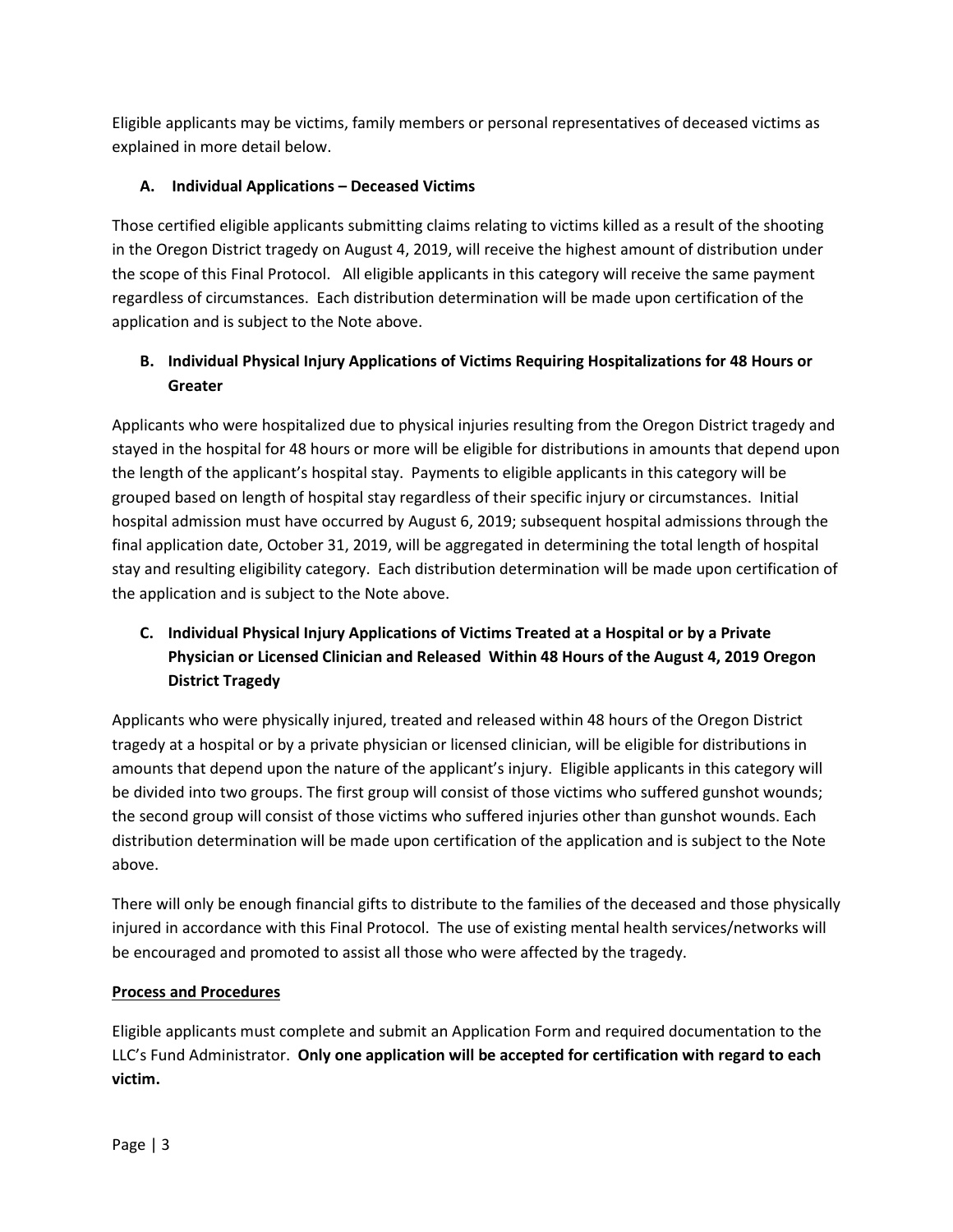The process and procedures for consideration of applications will be as follows:

A. The distribution of funds will be administered on behalf of the LLC by an Oversight Committee consisting of the following community representatives:

Co-Chairs:

- Brother Raymond L. Fitz, former President of the University of Dayton
- Dr. Gary LeRoy, associate dean for student affairs and admission at Wright State University Boonshoft School of Medicine, president-elect of the American Academy of Family Physicians and former chair of The Dayton Foundation Governing Board

Voting Members:

- Pastor Renard Allen, St. Luke Baptist Church;
- Melodie Bennett, House of Bread;
- David Bowman, The Ohlmann Group;
- Doug Compton, Fifth Third Bank and The Dayton Business Committee;
- Marva Cosby, Cosby Consulting and vice-chair of The Dayton Foundation Governing Board;
- Sarah Hackenbracht, Greater Dayton Area Hospital Association;
- Sandy Hunt, Montgomery County Prosecutor's Office;
- Helen Jones-Kelley, Alcohol, Drug Addiction and Mental Health Services for Montgomery County;
- Julio Mateo, 361 Interactive, LLC;
- Phil Parker, Dayton Area Chamber of Commerce;
- Natalie Skilliter, Corner Kitchen;
- Rev. Joshua Ward, Omega Baptist Church; and
- Carolyn Wright, Parity Inc.

Dr. Gary LeRoy will serve as Fund Administrator. The Oversight Committee and Fund Administrator have been given the authority to develop the Final Protocol for the distribution of charitable gifts from the Fund.

B. A uniform Application Form (one relating to deceased victims and one for the physically injured victims) and Final Protocol will be provided to all known victims and the families or other representatives of those taken. Local law enforcement and other involved agencies will assist in notifying eligible applicants to the best of their abilities. The Final Protocol and Application Forms will also be made available at www.daytonfoundation.org beginning on October 1, 2019. Copies may also be requested by emailing the Fund Administrator at TragedyFund@daytonfoundation.org. **Only one application will be accepted for certification with regard to each victim.** The Application Form should be completed, submitted (along with all required documentation) and received by the Dayton Oregon District Tragedy Fund, LLC no later than 6:00 p.m. October 31, 2019.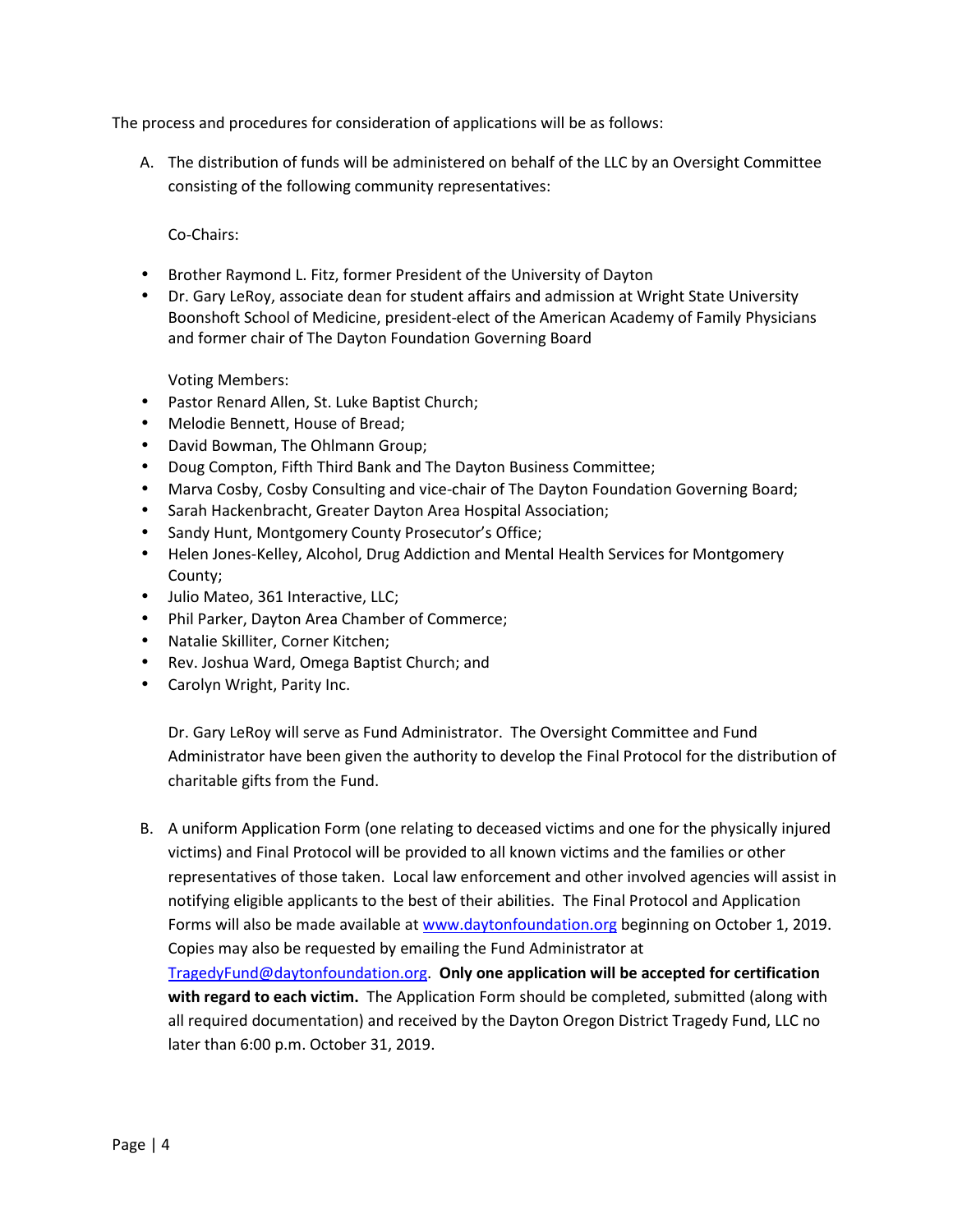C. Application Forms should be mailed, hand delivered during normal business hours, or sent via overnight courier to:

> Dayton Oregon District Tragedy Fund, LLC c/o The Dayton Foundation 1401 S. Main Street, Suite 100 Dayton, OH 45409

## **All Application Forms must be received by 6:00 p.m. on October 31, 2019 at the address above.**

- D. In the event that an applicant submits an incomplete or deficient Application Form, e.g. the applicant fails to include required documentation or fails to sign the Application Form, a representative will work with the applicant in an effort to resolve any such deficiencies.
- E. Denial letters will be sent to applicants who do not meet the eligibility requirements as outlined in this Final Protocol.
- F. Distributions will be made following the rendering of a final review and certification of all eligible applications by the Fund Administrator. The Fund Administrator will submit final distribution determinations to the LLC for transmission of payments, by check, to each certified eligible applicant.
- G. Application Forms relating to deceased victims will require the spouse's signature if the deceased individual was married at the time of death. In cases where the victim was not married, the personal representative legally authorized to administer the victim's estate must sign the Application Form. The applicant must prepare a proposed plan of distribution of the funds among the decedent's legal heirs and beneficiaries, each of whom must consent to the proposed distribution by signing a consent form. If agreement among the heirs and beneficiaries cannot be reached as to who will serve as the personal representative or with regard to the proposed distribution, the applicant(s) will be required to obtain legal authorization from a Probate or other court having jurisdiction to determine which person is the legally responsible person eligible to submit the application and apportion the distribution among the rightful heirs and beneficiaries. Under those circumstances, the LLC may deposit the affected funds with the appropriate court's clerk to be held pending distribution pursuant to the terms of a valid court order.
- H. For applications relating to a minor child, the Application Form will require the signature of both parents (if both parents are living). For applications for incompetent adults, the Application Form will require proof of representative capacity, such as a power of attorney, guardianship, appointment of guardian or attorney ad litem.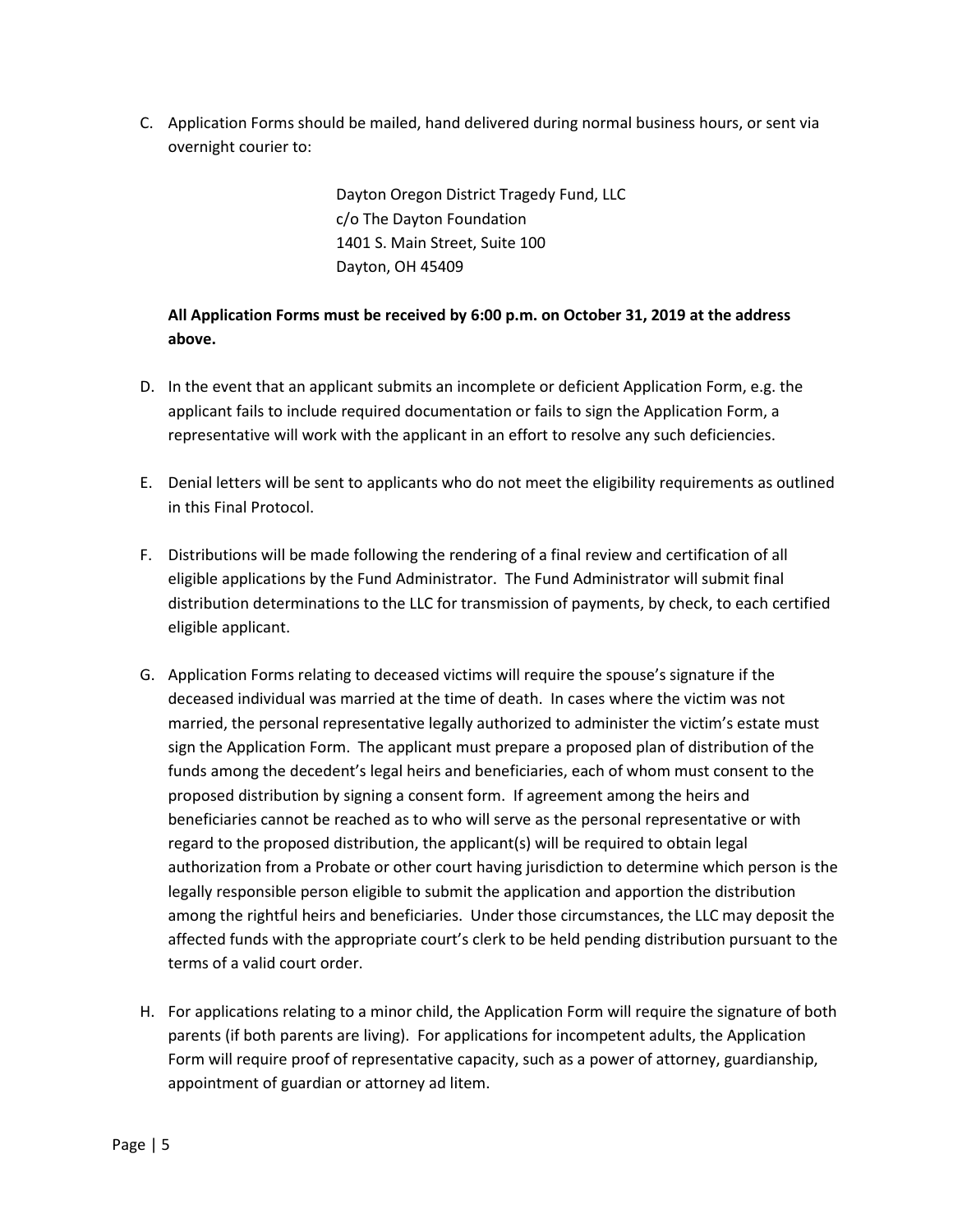- I. An Application Form submitted by or on behalf of a physical injury applicant must include a hospital or medical facility statement on official letterhead from the hospital or medical facility that confirms 1) treatment date and, if applicable, admission and discharge dates to and from a hospital or medical facility and 2) the nature of the injury and 3) verification that the injury was sustained as a result of the Oregon District Tragedy on August 4, 2019.
- J. The LLC cannot provide tax advice to those receiving payments. The Oversight Committee recommends that applicants consult with personal tax advisors for any questions regarding tax liability for these payments. No person has a legal claim or entitlement to receive a distribution from the LLC or the Fund.
- K. No person has a legal claim or entitlement to receive a distribution from the LLC or the Fund. All decisions of the LLC, Oversight Committee and Fund Administrator are final and there will not be an appeal process.
- L. A full independent review of the Fund and distributions verifying that all charitable donations received by the Fund were distributed in accordance with the provisions of this Final Protocol, will be conducted as soon as reasonably practicable. The results of this review will be made available to all applicants, donors and the general public, along with a report to the community from the Fund Administrator.

### **Outreach**

- A. Two public meetings were conducted by the Oversight Committee on September 16, 2019 at 10:00 a.m. and 6:00 p.m. to explain the contents of the draft Final Protocol and the Application submission process and to invite input and comments specifically addressing the Final Protocol from potential applicants and the general public. Information collected from these public meetings and various communications and correspondence between the Applicants and other interested parties and the Oversight Committee were considered in finalizing the Final Protocol.
- B. The Final Protocol and the Application Forms will be disseminated to all known victims and made available on the www.daytonfoundation.org website beginning October 1, 2019. Email requests for copies of the final documents should be made to TragedyFund@daytonfoundation.org. The deadline for submission of an Application Form is 6:00 p.m. October 31, 2019. The Victim Witness Division of the Prosecutor's Office, Montgomery County, Ohio, will appoint an advocate to work directly with all applicants as requested to assist with the application process. The Victim Witness Division can be reached by telephone at (937) 225-5623.